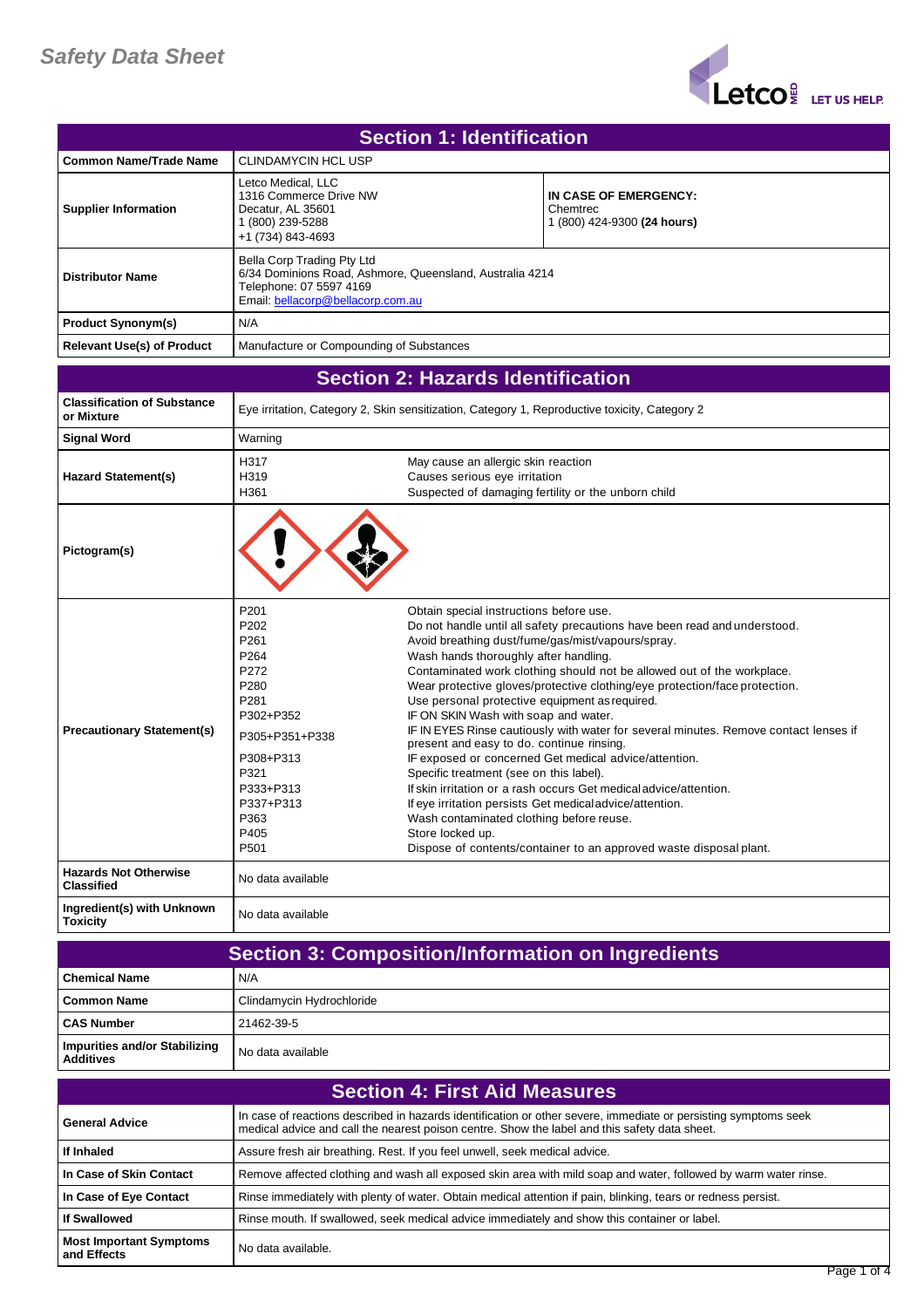| <b>Section 5: Fire Fighting Measures</b>                               |                                                                                                                                                                                                     |
|------------------------------------------------------------------------|-----------------------------------------------------------------------------------------------------------------------------------------------------------------------------------------------------|
| <b>Suitable Extinguishing</b><br>Media                                 | Water spray. Carbon dioxide. Dry powder. Unsuitable extinguishing media: Do not use a heavy water stream.                                                                                           |
| <b>Special Hazards Arising</b><br>From the<br><b>Substance/Mixture</b> | Incomplete combustion will generate poisonous carbon monoxide, carbon dioxide and other toxic gases.                                                                                                |
| Special PPE and/or<br><b>Precautions for Firefighters</b>              | Surrounding fires: Use water spray or fog for cooling exposed containers. Protection against fire: Do not enter fire area without<br>proper protective equipment, including respiratory protection. |

| <b>Section 6: Accidental Release Measures</b>                                           |                                                                                                                                                                                                    |
|-----------------------------------------------------------------------------------------|----------------------------------------------------------------------------------------------------------------------------------------------------------------------------------------------------|
| Personal Precautions,<br><b>Protective Equipment and</b><br><b>Emergency Procedures</b> | General precautions: Remove ignition sources. Evacuate area. Personal precautions: Spill should be handled by trained<br>cleaning personnel properly equipped with respiratory and eye protection. |
| l Methods and Materials<br>Used for Containment                                         | Clean spills promptly. To clean the floor and all objects contaminated by this material, us: sodium hypochlorite solution.<br>Avoid dust production. Ensure adequate ventilation.                  |
| <b>Cleanup Procedures</b>                                                               | Clean spills promptly. To clean the floor and all objects contaminated by this material, us: sodium hypochlorite solution.<br>Avoid dust production. Ensure adequate ventilation.                  |

| Section 7: Handling and Storage         |                                                                                                                                                                                                                          |
|-----------------------------------------|--------------------------------------------------------------------------------------------------------------------------------------------------------------------------------------------------------------------------|
| <b>Precautions for Safe</b><br>Handling | Avoid all unnecessary exposure. Ensure prompt removal from eyes, skin and clothing. Material should be handled in a<br>hood whenever possible. Handled in accordance with good industrial hygiene and safety procedures. |
| <b>Conditions for Safe Storage</b>      | Keep container tightly closed. Storage away from: All heat sources, including direct sunlight. Open flame. Sources of<br>ignition. Sparks. Incompatible materials                                                        |

| <b>Section 8: Exposure Controls/Personal Protection</b>                 |                                                                                                    |
|-------------------------------------------------------------------------|----------------------------------------------------------------------------------------------------|
| <b>Components with</b><br><b>Workplace Control</b><br><b>Parameters</b> | No data available                                                                                  |
| <b>Appropriate Engineering</b><br><b>Controls</b>                       | Industrial hygiene: Provide local exhaust or general room ventilation.                             |
| <b>PPE - Eye/Face Protection</b>                                        | Chemical goggles or safety glasses.                                                                |
| <b>PPE - Skin Protection</b>                                            | Wear suitable gloves resistant to chemical penetration.                                            |
| <b>PPE - Body Protection</b>                                            | Wear suitable protective clothing.                                                                 |
| <b>PPE - Respiratory</b><br>Protection                                  | Wear approved mask. (P2) In case of insufficient ventilation, wear suitable respiratory equipment. |

| <b>Section 9: Physical and Chemical Properties</b>       |                                                                                                  |
|----------------------------------------------------------|--------------------------------------------------------------------------------------------------|
| Appearance                                               | White or almost white. Powder.                                                                   |
| <b>Upper/Lower Flammability</b><br>or Explosive Limits   | No data available                                                                                |
| Odor                                                     | No data available                                                                                |
| <b>Vapor Pressure</b>                                    | No data available                                                                                |
| <b>Odor Threshold</b>                                    | No data available                                                                                |
| <b>Vapor Density</b>                                     | No data available                                                                                |
| pH                                                       | $3.0 - 5.0$ (10%)                                                                                |
| <b>Relative Density</b>                                  | No data available                                                                                |
| <b>Melting Point/Freezing</b><br>Point                   | [°C]: 141~143.                                                                                   |
| <b>Solubility</b>                                        | Solubility in water: Complete. Very soluble in water, slightly soluble in ethanol (96 per cent). |
| <b>Initial Boiling Point and</b><br><b>Boiling Range</b> | No data available                                                                                |
| <b>Flash Point</b>                                       | No data available                                                                                |
| <b>Evaporation Rate</b>                                  | No data available                                                                                |
| <b>Flammability (Solid, Gas)</b>                         | No data available                                                                                |
| <b>Partition Coefficient</b>                             | Log P octanol / water at 20°C: 1.015.                                                            |
| <b>Auto-Ignition Temperature</b>                         | No data available                                                                                |
| Decomposition<br><b>Temperature</b>                      | No data available                                                                                |
| <b>Viscosity</b>                                         | No data available                                                                                |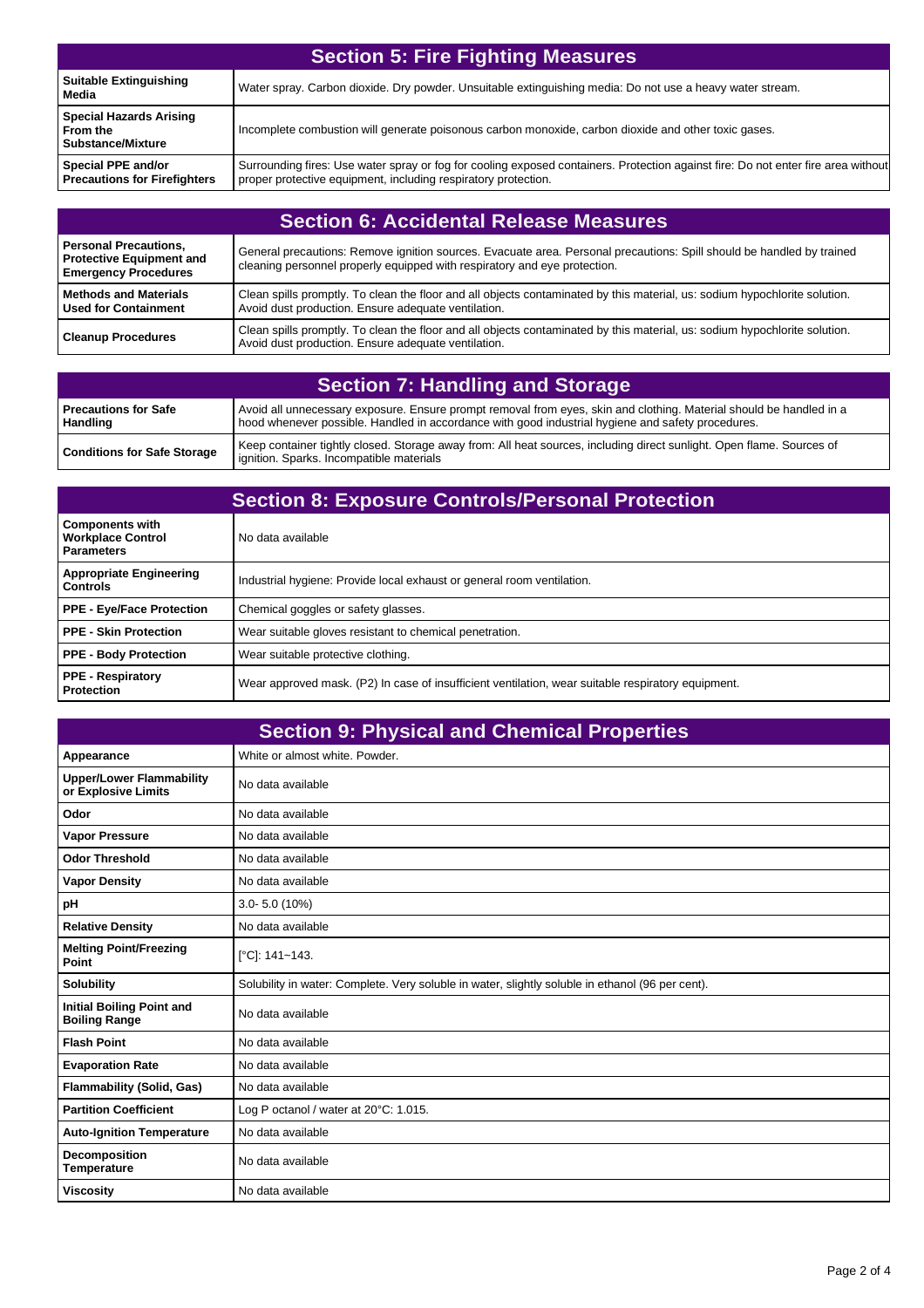| <b>Section 10: Stability and Reactivity</b>         |                                                                                                                                                                                  |
|-----------------------------------------------------|----------------------------------------------------------------------------------------------------------------------------------------------------------------------------------|
| Reactivity                                          | No data available                                                                                                                                                                |
| <b>Chemical Stability</b>                           | Stable under normal conditions.                                                                                                                                                  |
| <b>Possibility of Hazardous</b><br><b>Reactions</b> | None under normal conditions.                                                                                                                                                    |
| <b>Conditions to Avoid</b>                          | Sources of ignition. Heat.                                                                                                                                                       |
| <b>Incompatible Materials</b>                       | Strong oxidizers.                                                                                                                                                                |
| <b>Hazardous Decomposition</b><br><b>Products</b>   | Carbon monoxide. Carbon dioxide. Nitrogen oxides. Chlorides. Sulfur compounds. When heated to decomposition,<br>emits dangerous fumes. Hazardous polymerization: Will not occur. |

| <b>Section 11: Toxicological Information</b>                                  |                                                                                                                                                                                                                                                                  |
|-------------------------------------------------------------------------------|------------------------------------------------------------------------------------------------------------------------------------------------------------------------------------------------------------------------------------------------------------------|
| <b>Acute Toxicity - LD50 Oral</b>                                             | RTECS nr: GF2275000 (See actual entry in RTECS for complete information) Rat oral LD50 [mq/kq]: 2193. Acute<br>toxicity: This material may induce blood disorders and/or aggravate pre-existing blood disorders. Damage to liver.<br>Gastrointestinal disorders. |
| <b>Acute Toxicity - Inhalation</b>                                            | Rat inhalation LC50 [mq/L/4h]: No data available.                                                                                                                                                                                                                |
| <b>Acute Toxicity - Dermal</b>                                                | Rabbit dermal LD50 [mg/kg]: No data available.                                                                                                                                                                                                                   |
| <b>Acute Toxicity - Eye</b>                                                   | No data available                                                                                                                                                                                                                                                |
| <b>Skin Corrosion/Irritation</b>                                              | No data available                                                                                                                                                                                                                                                |
| <b>Serious Eye</b><br>Damage/Irritation                                       | No data available                                                                                                                                                                                                                                                |
| <b>Respiratory or Skin</b><br><b>Sensitization</b>                            | May cause sensitization by skin contact.                                                                                                                                                                                                                         |
| <b>Germ Cell Mutagenicity</b>                                                 | No data available                                                                                                                                                                                                                                                |
| <b>Carcinogenicity IARC</b>                                                   | No data available                                                                                                                                                                                                                                                |
| <b>Carcinogenicity ACGIH</b>                                                  | No data available                                                                                                                                                                                                                                                |
| <b>Carcinogenicity NTP</b>                                                    | No data available                                                                                                                                                                                                                                                |
| <b>Carcinogenicity OSHA</b>                                                   | No data available                                                                                                                                                                                                                                                |
| <b>Reproductive Toxicity</b>                                                  | No data available                                                                                                                                                                                                                                                |
| <b>Specific Target Organ</b><br><b>Toxicity - Single Exposure</b>             | No data available                                                                                                                                                                                                                                                |
| <b>Specific Target Organ</b><br><b>Toxicity - Repeated</b><br><b>Exposure</b> | No data available                                                                                                                                                                                                                                                |
| <b>Aspiration Hazard</b>                                                      | No data available                                                                                                                                                                                                                                                |

| <b>Section 12: Ecological Information</b>      |                                                                          |
|------------------------------------------------|--------------------------------------------------------------------------|
| <b>Toxicity</b>                                | No data available                                                        |
| <b>Persistence and</b><br><b>Degradability</b> | No data available                                                        |
| <b>Bio-accumulative Potential</b>              | Log P octanol / water at 20 °C: 1.015. Bio-accumulative potential: Weak. |
| Mobility in Soil                               | No data available                                                        |
| <b>Other Adverse Effects</b>                   | No data available                                                        |

| <b>Section 13: Disposal Considerations</b>              |                                                                                                                                                                       |
|---------------------------------------------------------|-----------------------------------------------------------------------------------------------------------------------------------------------------------------------|
| <b>Waste Treatment Methods</b><br><b>Product</b>        | Dispose of this material and its container at hazardous or special waste collection point. Dispose in a safe manner in<br>accordance with local/national regulations. |
| Waste Treatment Methods<br>  Packaging                  | Dispose of this material and its container at hazardous or special waste collection point. Dispose in a safe manner in<br>accordance with local/national regulations. |
| <b>Special Precautions Landfill</b><br>or Incinerations | No data available                                                                                                                                                     |
| <b>Other Information</b>                                | No data available                                                                                                                                                     |

| <b>Section 14: Transport Information</b> |                      |  |
|------------------------------------------|----------------------|--|
| UN Number                                | Not dangerous goods. |  |
| UN Proper Shipping Name                  | N/A                  |  |
| <b>Transport Hazard Class(es)</b>        | N/A                  |  |
| Packaging Group                          | N/A                  |  |
| <b>Environmental Hazards</b>             | N/A                  |  |